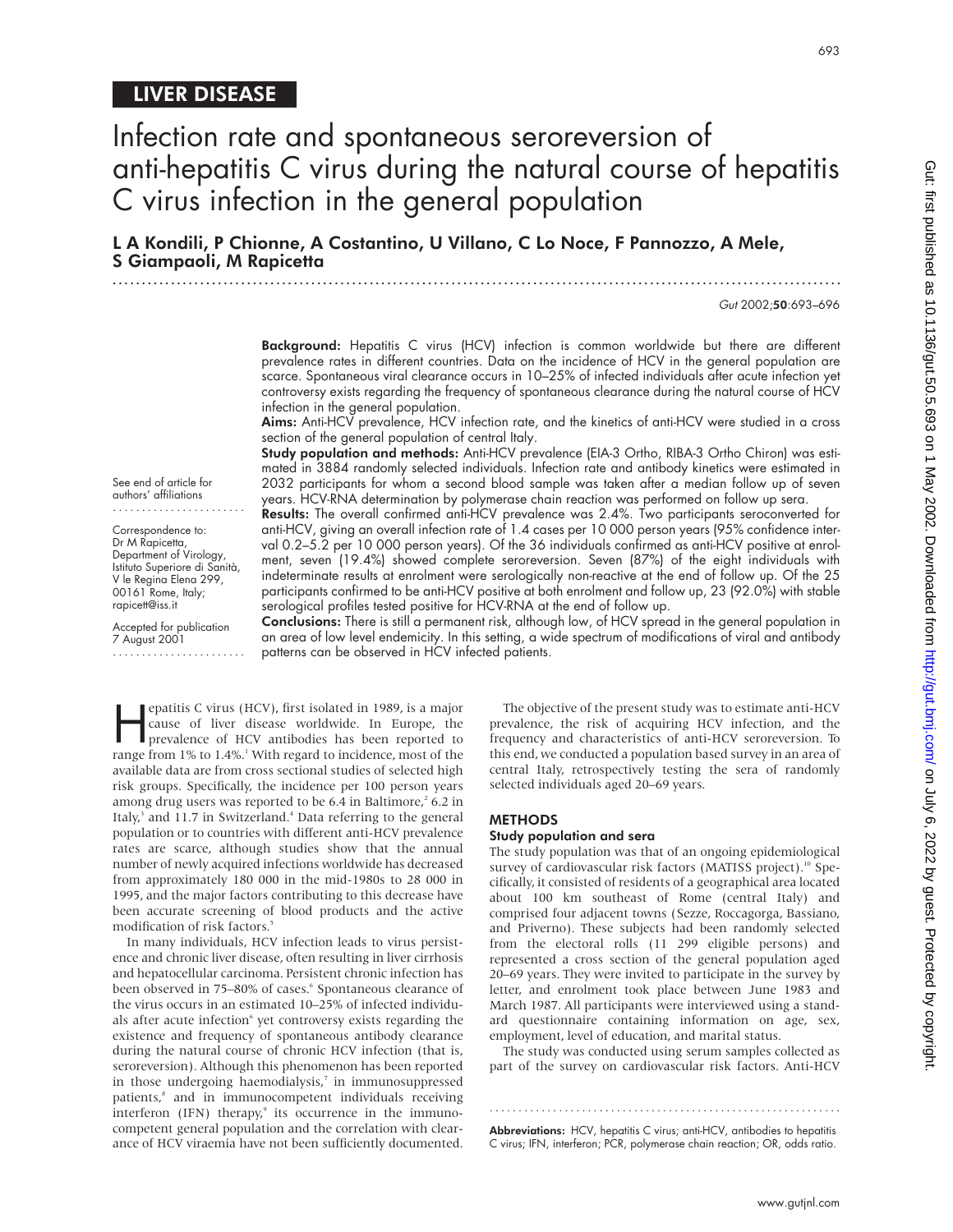

Figure 1 Prevalence of antibodies to hepatitis C virus (HCV) (RIBA-3 confirmed) by sex and age among 3884 subjects in an area of central Italy.

prevalence was estimated in serum samples (stored at −20°C) collected at enrolment (from 1983 to 1987; 3884 subjects). HCV infection rate and the kinetics of anti-HCV were evaluated for the 2032 participants for whom a second serum sample (stored at −70°) was obtained between 1993 and 1996 (52.3% of the original 3884 participants). There were no significant differences in terms of age, sex, or employment when comparing participants at enrolment with those at follow up. Anti-HCV determination was performed on all serum samples whereas HCV-RNA determination was performed only on follow up sera. The study protocol conformed with the ethical guidelines of the Declaration of Helsinki (1975).

#### HCV antibody and viral assays

Testing for HCV antibodies was performed with a third generation enzyme immunoassay (EIA-3; Ortho HCV 3rd generation; Ortho Diagnostic Systems, Raritan, New Hampshire, USA) following the manufacturer's instructions. Anti-HCV immunoreactivity was confirmed with a third generation immunoblot assay (RIBA-3; Chiron Corporation, Emeryville, California, USA, and Ortho Diagnostic Systems, Raritan, New Jersey, USA). RIBA determinations for anti-HCV positive sera were performed in the same run for the two serum samples (that is, samples obtained at enrolment and those obtained at follow up). HCV-RNA was determined for serum samples drawn in 1993–1996 and positive for anti-HCV using Cobas Amplicor 2.0 (Roche Diagnostic Systems, Branchburg, New Jersey, USA), following the manufacturer's instructions. Genotyping was performed by Innogenetics Line Probe Assay (Innogenetics, Zwijndrecht, Belgium) and by genotype specific polymerase chain reaction (PCR) in the core region using a modified version of the procedure proposed by Okamoto and colleagues,<sup>11</sup> replacing the primer for subtype 2b and including a new primer for subtype 2c and genotype 4 (reported to be circulating in Italy).<sup>12</sup>

## Statistical analysis

Differences in proportions were evaluated using the  $\chi^2$  test. A p value <0.05 was considered significant. Independent associations between HCV infection and individual sociodemographic characteristics were evaluated by multiple logistic regression analysis.13 In the multiple logistic model, anti-HCV positivity was the outcome variable and age, sex, level of education, employment, and marital status were independent variables. The reference category for odds ratio (OR) estimates was that of the most favourable level of exposure (that is, youngest age group, female, highest level of education, housewife, and never married) obtained by univariate analysis.

The incidence (infection rate) of HCV infection was calculated as the number of new infections per 10 000 person years observed during follow up. Duration of follow up was calculated as the number of years between the date that the first blood sample was obtained and that of the second sample. The 95% confidence interval (CI) was calculated based on Poisson distribution.

## RESULTS

At enrolment, 113 (2.9%) of the 3884 participants were anti-HCV positive when tested with EIA-3. When tested with RIBA-3, 93 of these 113 participants (82.3%) tested positive: 18 (15.9%) had indeterminate results and two tested negative (1.8%). Thus the overall confirmed anti-HCV prevalence was 2.4% (93/3884).

The age specific prevalence of anti-HCV antibodies by sex is shown in fig 1. The overall anti-HCV prevalence was similar for males and females (2.6 *v* 2.3; p>0.05). Anti-HCV prevalence ranged from 0.98% among participants who were 20–30 years of age to 3.14% among those aged 51–60 years, with a significant trend for an increase with age ( $\chi^2$  for linear trend=6.4,  $p=0.01$ ).

When each variable was adjusted for the confounding effect of all other variables (age, sex, level of education, employment, marital status) by multiple logistic analysis, we observed that age greater than 45 years was the only variable independently associated with the presence of anti-HCV positivity (OR 2.65; 95% CI 1.42–4.94).

## Infection rate of HCV infection

A second serum sample was taken from 2032 of the 3884 participants (52.3% response). During the median follow up of seven years (range 5.75–9.6), two of the participants seroconverted for anti-HCV antibodies (table 1), as confirmed by RIBA and by detection of HCV-RNA by PCR, representing an overall incidence of 1.4 cases per 10 000 person years (95% CI 0.2–5.2 per 10 000 person years). For both seroconverters, the HCV genotype was 2c. The age of the two seroconverters was 36 and 62 years, and both were apparently healthy during follow up. Neither had known risk factors for HCV infection during follow up, as determined by reviewing clinical records and speaking with their physicians.

Table 1 Changes (seroconversion and seroreversion) in anti-hepatitis C virus (HCV) reactivity among 2032 individuals for whom a second serum sample was available

|                                 |      | Second sample                                      |                                                       |                                                    |
|---------------------------------|------|----------------------------------------------------|-------------------------------------------------------|----------------------------------------------------|
| First sample                    | n    | No of EIA reactive/RIBA positive<br>$(No of PCR+)$ | No of EIA reactive/RIBA<br>indeterminate (No of PCR+) | No of EIA negative/RIBA negative<br>$(No of PCR+)$ |
| EIA reactive/RIBA positive      |      | $36$ 25 (23) <sup>*</sup>                          | $4(2)$ <sup>†</sup>                                   | 7 (0)                                              |
| EIA reactive/RIBA indeterminate | 8    | l (1)                                              |                                                       | 7 (0)                                              |
| EIA negative                    | 1988 | 2(2)                                               |                                                       | 1986 (ND) ‡                                        |

\*Stable anti-HCV serological profiles during follow up. †Decreased intensity of the bands during follow up.

‡Polymerase chain reaction (PCR) was not performed in the second sample if both the first and second samples tested EIA negative.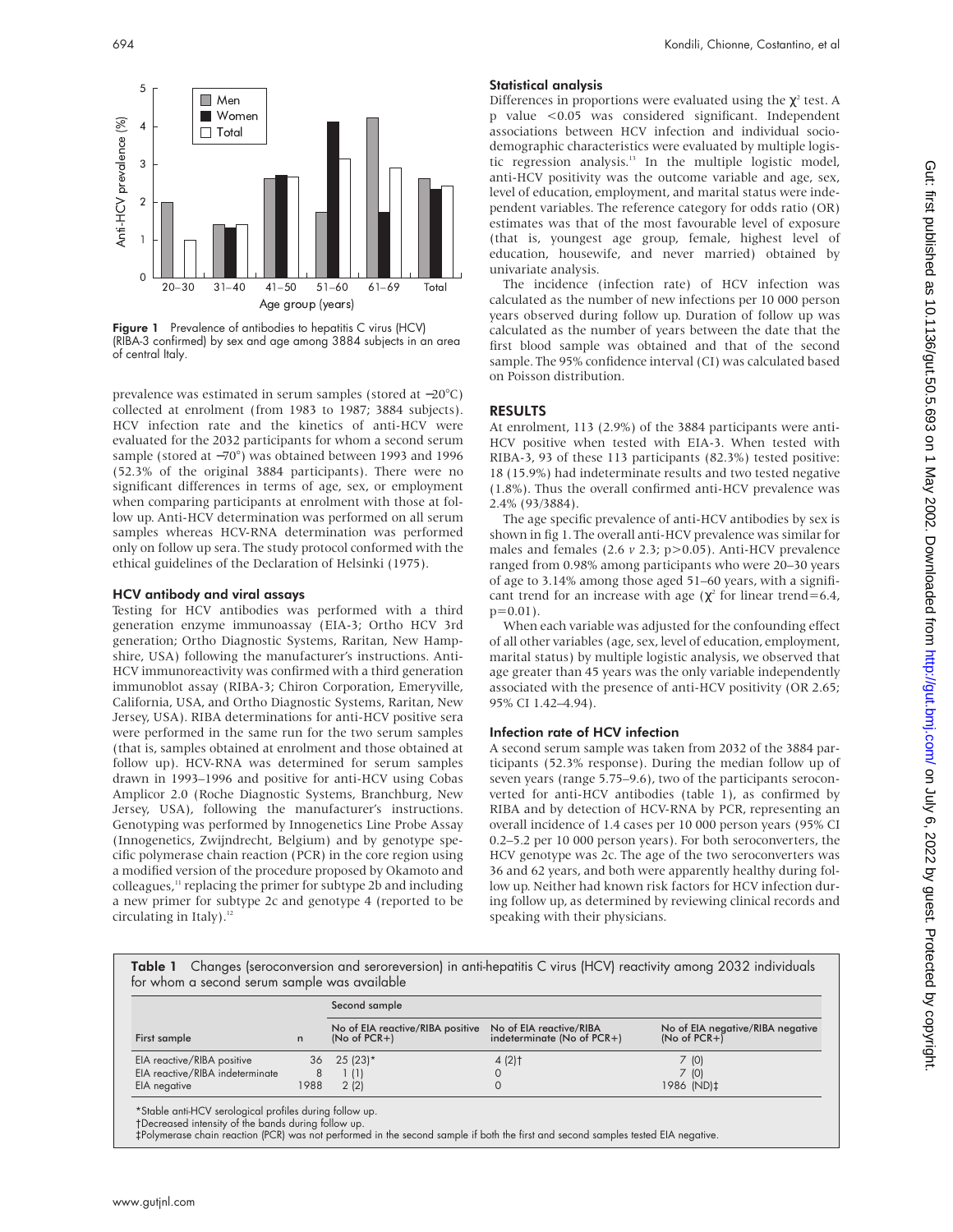

The kinetics of anti-HCV

Table 1 and fig 2 illustrate the observed changes in anti-HCV reactivity during follow up and the correlation with the results of HCV-RNA determinations. Of the 36 individuals who were confirmed to be anti-HCV positive at enrolment, seven (19.4%) showed complete seroreversion. Their median age was 56 years (range 45–66). All were healthy and asymptomatic for HCV infection. They had received neither antiviral nor immunosuppressive drugs during follow up (none of the anti-HCV positive cases had received these types of drugs). Of the eight serum samples with indeterminate results at enrolment, one (which was reactive only for the c22 band at enrolment) tested reactive for three bands (c11, c22, c33) at follow up. The remaining seven samples (six of which had been reactive only for the c22 band and one only for the c33 band) were not reactive for any band at follow up. In four of the 36 participants with RIBA-3 pattern reactive to 3–4 bands at enrolment, we observed indeterminate results at follow up, with positivity for only the c22 band. Two of these four sera tested positive for HCV-RNA.

All 14 participants with negative results by EIA-3 and RIBA-3 at follow up were negative for HCV-RNA. Of the 25 participants confirmed to be anti-HCV positive at both enrolment and follow up, 23 (92.0%) tested positive for HCV-RNA: 14 were assigned to genotype 2c and the others to genotype 1b. The sera of all of these participants had nearly stable serological profiles from enrolment to the end of follow up whereas two of the 25 participants (13%) who tested HCV-RNA negative showed a decreased number and intensity of bands.

Figure 2 illustrates the results relative to the single antibody reactivities by RIBA-3 in HCV-RNA positive and HCV-RNA negative participants who were confirmed to be anti-HCV positive at enrolment. The level of positivity decreased in follow up sera for all antigens in both groups. This decrease was less marked for the c22 band than for the other bands, indicating a greater stability for the antibodies against this structural protein.

## **DISCUSSION**

HCV seroprevalence studies conducted among randomly selected community based samples of the general population from different areas of Italy have shown different anti-HCV prevalence rates. Low rates (range 0.8–1.51%) were observed when the first generation anti-HCV screening assay was used<sup>10 14 15</sup> whereas the rates observed with the more sensitive third generation ELISA ranged from 2.7% to 26%.<sup>16–19</sup> The 2.4% prevalence found in our study indicates that the endemicity level of HCV infection is low in the area studied. In this epidemiological setting, the incidence was 1.4/10 000 person years. As the study population was that of a survey originally designed to investigate the prevalence of cardiovascular diseases, no systematic effort was made to record risk factors for parentally transmitted infections. However, the fact that the study population was not selected for testing on the basis of the presumed risk of infection, in addition to the procedure adopted for random sampling, support the absence of selection bias.

Figure 2 Modification of antibody pattern in follow up sera from 36 individuals positive to antibodies to hepatitis C virus (RIBA-3 confirmed) according to the HCV-RNA positivity of the second serum sample.

Following the introduction of systematic screening of blood donations for anti-HCV, many studies focused on parenteral routes of transmission and community acquired infections. As surrogate indicators of the spread of HCV infection in the community, we evaluated the effect of sociodemographic characteristics and educational level on anti-HCV prevalence. No association was found for any of these factors with the exception of age greater than 45 years. The observed age trend for anti-HCV is similar to trends reported by other surveys performed in areas that are hyperendemic for HCV,<sup>19</sup> confirming that the cohort effect (that is, decreased risk of infection with decreasing age) is independent of the level of endemicity.

Although the incidence of HCV has been previously evaluated among selected population groups (for example, blood donors and high risk groups such as parenteral drug users, haemodialysis patients, and healthcare workers),  $2472021$  to the best of our knowledge only one other population based incidence study has been conducted to date. However, this study was carried out in a hyperendemic area (26% prevalence).<sup>22</sup> The present study was conducted in a randomly selected community based sample of the general population in an area with a low level of endemicity in which the anti-HCV prevalence rates are similar to those reported in most areas of Italy and Eastern Europe.<sup>23</sup> <sup>24</sup> HCV incidence was found to be similar to that reported for healthy blood donors (1.4 *v* 1 per 10 000 person years)<sup>20</sup> and lower than that observed in hyperendemic areas in Italy (3.42 per 10 000 person years). $22$  In our study, among individuals for whom no second sample was available, the prevalence of anti-HCV was higher than that among those for whom the infection rate was computed. There were no significant differences in terms of age, sex, or employment when these two groups of participants were compared (see methods section). A decrease in HCV infection was observed in the general population, probably as a result of the use of disposable needles and a decrease in injection drug use. For these reasons, we assume that in our study population of healthy individuals, in the absence of major risk factors (drug users), the HCV infection rate was probably the same, independent of the different prevalence values that were the consequence of exposure before 1983–1987. Our finding of only two seroconversions during follow up clearly indicates that the spread of HCV infection among adults in this area is relatively low. However, HCV infection must not be underestimated because there is still a permanent risk of transmission among members of the healthy general population.<sup>25</sup>

We also estimated the frequency of spontaneous anti-HCV seroreversion in a homogeneous population of immunocompetent subjects not subjected to treatment with IFN-α or immunosuppressors. In an infected host, the virus can cause short term acute infection or can establish long term persistence. In most individuals, viral RNA and antibodies persist for very long periods, perhaps for a lifetime, as shown by previous data on non-treated patients with chronic HCV infection.<sup>6</sup> However, it has been hypothesised that HCV infection is not always characterised by the persistence of the virus and antibodies.<sup>9</sup> Antibody seroreversion rates of 2–10% were found in a cohort of individuals with post-transfusion HCV